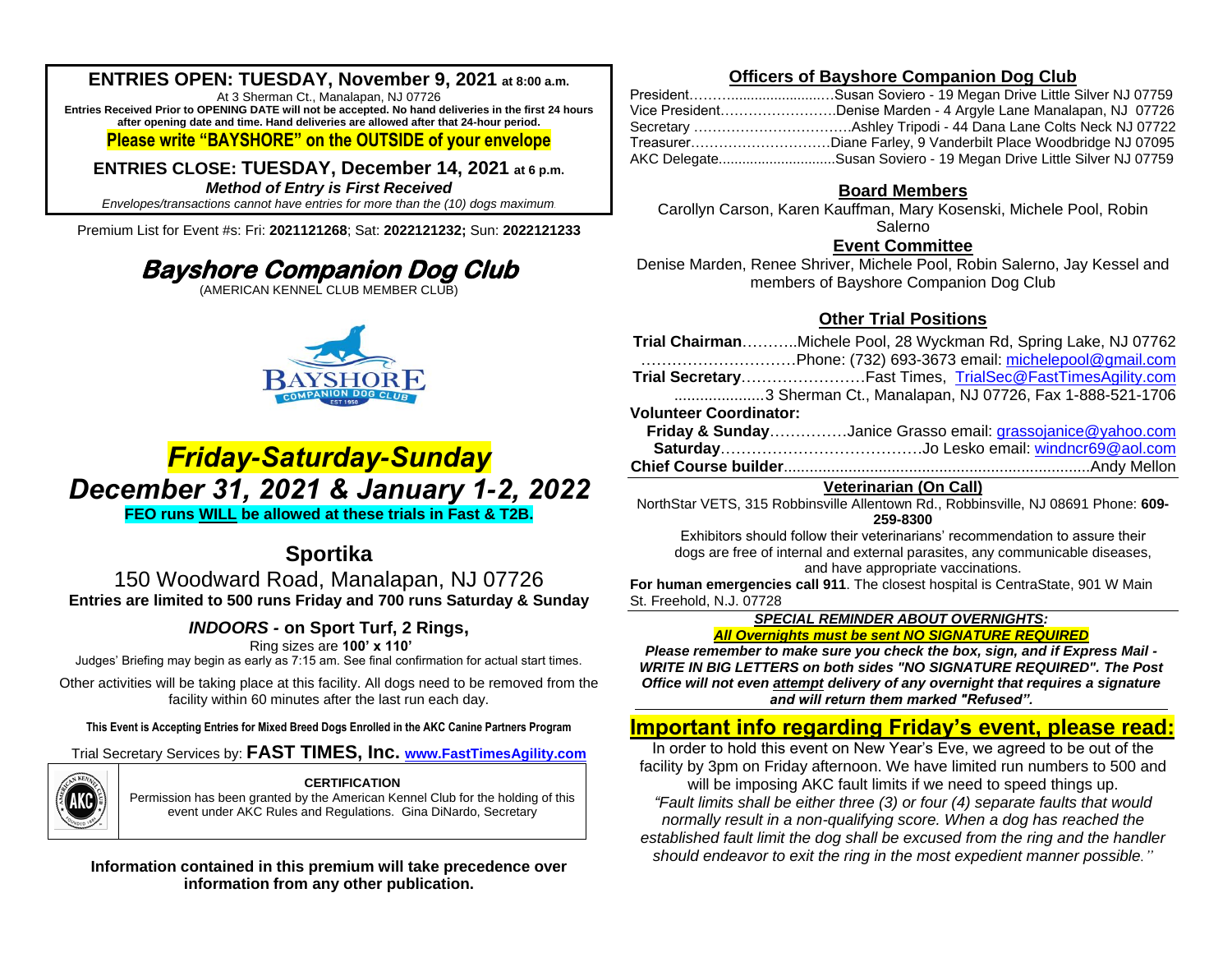## **JUDGES**

**Sally Gichner:** 85 Harrowgate Drive, Cherry Hill, NJ 08003 **Janet Budzynski (VMO):** 441 Sterling Street, Newtown, PA 18940

 Electronic Timing will be used in all rings. **Please EXPECT that there MAY be changes in judge's assignments AND JUMP HEIGHT running orders because of the probability that AKC's judging limits will require load balancing.**

#### **DOES NOT NECESSARILY REFLECT ORDER CLASSES OR JUMP HEIGHTS WILL BE RUN.**

**We will not know until after closing how the classes will be run Judges assignments below include A, B and Preferred** 

| Friday Ex/Mas only 24C-4" |                      |  |  |
|---------------------------|----------------------|--|--|
| <b>Sally Gichner</b>      | Janet Budzynski      |  |  |
| Ex/Mas STD                | Ex/Mas FAST          |  |  |
| <b>Premier STD</b>        | Premier JWW          |  |  |
|                           | Ex/Mas JWW           |  |  |
| Saturday 4-24C"           |                      |  |  |
| Janet Budzynski           | <b>Sally Gichner</b> |  |  |
| Ex/Mas STD                | All FAST             |  |  |
| <b>Premier STD</b>        | Premier JWW          |  |  |
| Open STD                  | Ex/Mas JWW           |  |  |
| Novice STD                | Open JWW             |  |  |
| T2B                       | Novice JWW           |  |  |
| Sunday 24C-4"             |                      |  |  |
| <b>Sally Gichner</b>      | Janet Budzynski      |  |  |
| Ex/Mas STD                | All FAST             |  |  |
| <b>Premier STD</b>        | Premier JWW          |  |  |
| Open STD                  | Ex/Mas JWW           |  |  |
| Novice STD                | Open JWW             |  |  |
| T2B                       | Novice JWW           |  |  |

**Covid rules will be in line with current state and local regulations at the time of this event. Please check your final confirmations regarding mask policies that will be in effect at** 

### **this trial. EQUIPMENT**

The equipment for this event is being provided by MAX 200 Dog Obedience Equipment, Inc. and will be available for sale at the end of this event. If you are interested in a specific item, it is requested that you reserve it ahead of time. For more information, you may call MAX 200 at 800-446-2920 or email them at [sales@MAX200.com](mailto:sales@MAX200.com) 

## **OBSTACLES**

Obstacles will meet the specifications for obstacles in the current edition of the Regulations for Agility

## **FOOD & BEVERAGES**

As of now, there will be no food vendor on site. However, there is a WAWA right next door, you can walk to. There is water available at the site.

## **MAKE ALL CHECKS & MONEY ORDERS payable to FAST TIMES**

**ENTRY FEE: \$28.00** for the first entry of a dog**; \$18.00** for each additional entry per

same dog per day; (Includes a \$3.50 AKC recording for first run and \$3.00 for each additional run) Includes a \$3.50 AKC recording for first run and \$3.00 for each additional run)

Envelopes/transactions cannot have entries for more than the (10) dogs maximum.

*\*\*BOUNCED CHECK FEES: A \$30 fee will be charged for all bounced checks. Repeat offenders will have to pay with a money order.*

**Trial is LIMITED to 500 runs per Friday and 700 runs Saturday & Sunday. OPENING DATE for entries is Tuesday, Nov 9 th, 2021 @ 8:00 AM CLOSING DATE for entries is Tuesday, December 14th, 2021 @ 6:00 PM,** after which time entries cannot be accepted, cancelled, substituted or changed except as provided for in Chapter 11, Section 6 of the Dog Show Rules and in Chapter 1, Section 13 of the AKC Agility Trial Rules and Regulations.

#### **MAIL ALL ENTRIES** to **Fast Times c/o BAYSHORE, 3 Sherman CT, Manalapan, NJ 07726**

 **\***Emailed or faxed entries will be accepted within the last 48 hours before the trial closes if run limits have not been reached, with payment made via PayPal. Please email us for more information and availability, but **do not rely on this method of entry**.

**REFUNDS:** No entry fee will be refunded if the trial cannot open or be completed by reasons of riots, civil disturbances, fire, an act of God, public emergency, act of public enemy, or any other cause beyond the control of the event organizing committee. No entry will be refunded in the event a dog is absent, disqualified, excused from competition by the action of the Trial Committee regardless of the reason for such dismissal. Refunds **are** allowed if requested before the closing date. Refunds allowed after closing **only** for the reasons listed below. There is a \$5.00 processing fee for **ANY** refund check that is written. **No refunds will be given for over payments of \$10 or less.**

### *Bitches in season:*

Bitches in season are not eligible to participate in agility trials. Entry fees will be refunded less a \$5.00 processing fee.

To receive a refund **NOTIFICATION MUST** be given to the trial secretary **PRIOR TO THE START OF JUDGING** on the first day the bitch is entered. Written verification from a veterinarian is also **REQUIRED** & must be RECEIVED with a copy of the dog's final confirmation no later than 48 hrs after the end of the trial. **Please scan & email these documents or send them via fax to 888-521-1706.**

BCDC will refund the entry fees (minus the processing fees listed below) of any dog diagnosed, prior to the first day of the trial, with Kennel Cough or K9 Influenza, AND any other dog domiciled at the same residence, even if they are not yet affected. A veterinarian's note for the affected dog and the confirmation letters for **all** the dogs must be received no later than 48 hours after the end of the trial. Due to the fact that the club will still need to pay AKC fees per run/per dog a processing fee of \$15.00 per dog, per trial day will be withheld.

**ABOUT RETURNED CHECKS:** Fast Times will not return checks for entries that are not accepted or entries cancelled before the check has been deposited. We shred all unused checks.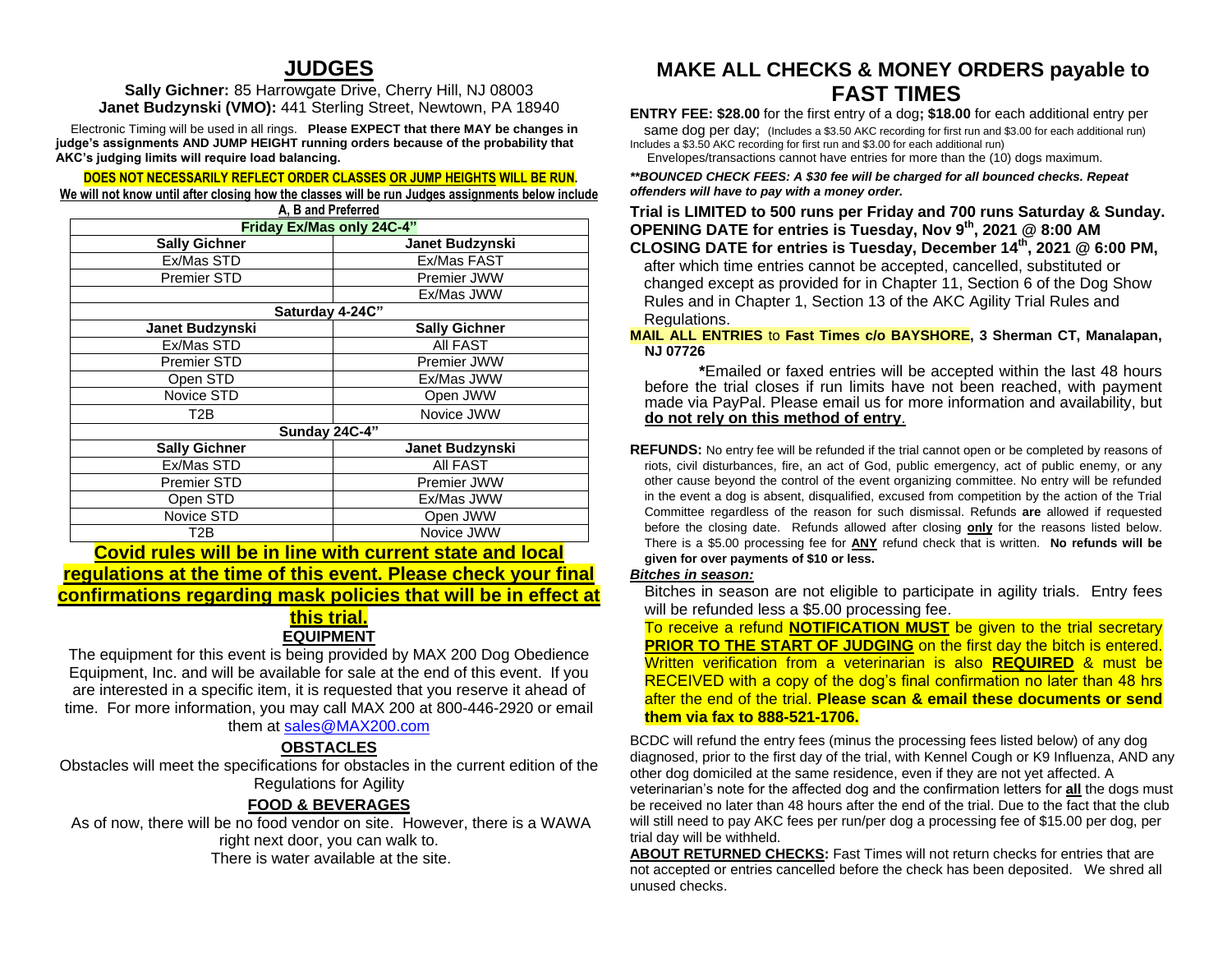

*WE KNOW THE SCORE….* **A Premier Provider of Trial Secretary Services**

*Please visit our website for Trial information and the following features:* **Entry Confirmations Downloadable Premiums Post-Trial Results on Web Post Trial sent via email** 

### **[WWW.FASTTIMESAGILITY.COM](http://www.fasttimesagility.com/)**

| Oct 1-2-3, 2021        | Bayshore Companion Dog Club (AKC)                          |
|------------------------|------------------------------------------------------------|
| Oct 8-9-10-11, 2021    | South Jersey Agility Club (SOJAC) (AKC)                    |
| Oct 15-16-17, 2021     | Burlington Kennel Club (AKC)                               |
| Oct 16-17, 2021        | Berks County Dog Training Club (AKC)                       |
| Oct 22-23-24, 2021     | Skyline Agility Club (AKC)                                 |
| Oct 22-23-24, 2021     | Lower Camden DTC (AKC Obedience/Rally trials)              |
| Oct 29-30-31, 2021     | Bloomsburg Agility Runners Club (BARC) (AKC)               |
| Oct 29, 2021           | Kruisin Kanines Agility Club (AKC)                         |
| Oct 30-31, 2021        | Mid New Jersey Petit Basset Griffon Vendeen Assc. (AKC)    |
| Nov 3, 2021            | Kruisin Kanines Agility Club (AKC ISC Cup)                 |
| Nov 6-7, 2021          | Staten Island Companion Dog Training Club (AKC)            |
| Nov 12-13-14, 2021     | Eastern Irish Setter/Garden State Norwegian Elkhound (AKC) |
| Nov 19-20-21, 2021     | Agility Association of Central NJ (JAG) (AKC)              |
| Nov 19-20-21, 2021     | Lower Camden County DTC (AKC Obedience/Rally trials)       |
| Dec 31, Jan. 1-2, 2022 | Bayshore Companion Dog Club (AKC)                          |
| January 22, 2022       | Westminster Kennel Club (AKC)                              |
| Jan 29-30, 2022        | Staten Island Companion Dog Training Club (AKC)            |
| Feb 4-5-6, 2022        | South Jersey Agility Club (SOJAC) (AKC)                    |
| Feb 11-12-13, 2022     | Lower Camden County DTC (AKC Obedience/Rally trials)       |
| Feb 18-19-20, 2022     | Delaware County Kennel Club (DCKC) (AKC)                   |
| Feb 25-26-27, 2022     | Delaware County Kennel Club (DCKC) (AKC)                   |
| March 4-5-6, 2022      | Delaware County Kennel Club (DCKC) (AKC)                   |
| Mar. 12-13, 2022       | Tail Blazers Agility Club (TBAC) (AKC)                     |
| Mar. 18-19-20, 2022    | Agility Association of Central NJ (JAG) (AKC)              |
| Mar. 25-26-27, 2022    | Lower Camden County DTC (AKC Obedience/Rally trials)       |
| Mar. 26-27, 2022       | South Jersey Agility Club (SOJAC) (AKC)                    |
| Apr 2-3, 2022          | Afghan Hound Club/Central NJ Hound (AKC)                   |
| April 8, 2022          | Northwest New Jersey Agility Club (NJAC) (AKC)             |
| Apr 9-10, 2022         | Gloucester County Kennel Club (AKC)                        |
| April 22, 2022         | Chinese Shar-Pei Club of America (AKC ISC Cup)             |
| Apr 23-24, 2021        | Burlington County Kennel Club (AKC)                        |
| Apr 29, 2022           | Princeton Dog Training Club (AKC)                          |
| May 7-8, 2022          | Staten Island Companion Dog Training Club (SICDTC) (AKC)   |
| May 13-14-15, 2022     | Wilmington Kennel Club (AKC)                               |
| May 13-14-15, 2022     | Port Chester Obedience Training Club (AKC)                 |
| May 19, 2022           | Chinese Shar-Pei Club of America (AKC ISC Cup)             |
| May 20-21, 2022        | Princeton Dog Training Club (AKC)                          |
| May 22, 2022           | Lower Bucks Dog Training Club (AKC)                        |
| May 27-28-29, 2022     | Skyline Agility Club (AKC)                                 |

## **HOTEL / MOTEL INFORMATION**

All hotels / motels listed in this premium are considered to be part of the show / trial site. An event committee hearing will be held for individuals reported by any of these hotels / motels for being disrespectful of their property. **NEVER** leave your dogs unattended in hotel rooms. Do not let your dogs destroy or foul the rooms. No grooming or bathing dogs in rooms. Clean up after your dog outside too! Limit barking and other noise. Please respect others.

**Attention Exhibitors –** For your protection, thoroughly check your room for previous damage *before* moving in. Report any previous damage to hotel before occupying room.

**Days Inn East Windsor:** 460 Rt. 33, East Windsor, NJ 08520 Phone: 609-448-3200

**Cranberry Resident:** 2662 Rt. 130, Cranberry, NJ 08512 Phone: 609-395-9447

**LaQuinta Inn** (732) 560-9880 60 Cottontail Lane, Somerset, NJ 08873

**Red Roof** 4089 Rt. 9, Freehold, NJ Phone: 732-462-3450

**Please call the hotel to verify pet policy and associated fees before booking a room.** 

## **RV INFORMATION**

Turkey Swamp Park is about a 15 minute ride from the facility: Turkey Swamp Park, 200 Georgia Road, Freehold, NJ 07728 This family campground (open April 1 - November 15) accommodates tents and travel trailers. Campsites are reserved (two nights or more) on a first come, first served basis. Phone: 732-462-7286 or on the web

<https://www.monmouthcountyparks.com/page.aspx?Id=2522>

## **There is no RV parking allowed at Sportika.**

## **ROUTES TO SHOW**

## **Sportika's Manalapan Facility is located at 150 Woodward Road, Manalapan, NJ 07726**

New Jersey Turnpike Exit 8 to Rt. 33 East

**1. From points east** – Take Route 33 west to Woodward Rd. Turn right on Woodward Road. Sportika is located on the right, next to Wawa.

Route 9 to 33 West

2. **From points west** - Take Route 33 east to Woodward Rd. Turn left on Woodward Road. Sportika is located on the right, next to Wawa.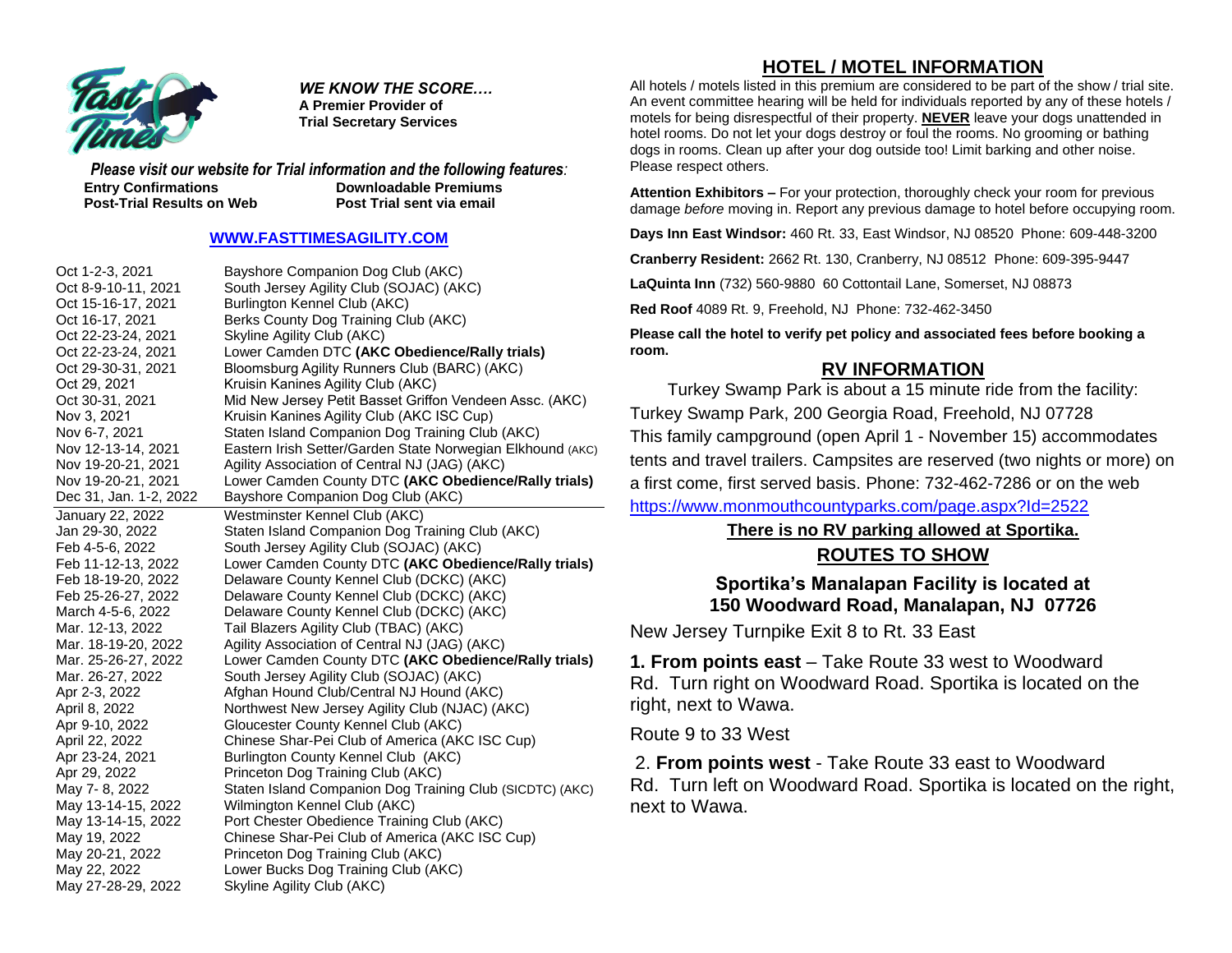### **PRIZES**

NEW TITLE ROSETTES and MACH/PACH BARS provided

Master & Master Preferred, MACH/PACH & AGCH Title rosettes will also be provided by Fast Times

## **CLASSES AND DIVISIONS**

| <b>Class</b> | Levels Offered in Standard, JWW and FAST Classes |
|--------------|--------------------------------------------------|
| Regular      | Novice A & B, Open, Ex, Masters & Premier        |
| Preferred    | Novice P, Open P, Ex P, Masters P & Premier P    |

Please see the AKC Regulations for Agility Trials for current class descriptions.

| <b>REGULAR</b>      | <b>PREFERRED</b>   | <b>HEIGHT AT WITHERS</b>                                                                                                                                                                                                                           |
|---------------------|--------------------|----------------------------------------------------------------------------------------------------------------------------------------------------------------------------------------------------------------------------------------------------|
| Handlers may opt    | Handlers must run  | Owners are responsible for entering their dog in the                                                                                                                                                                                               |
| to run their dog in | their dog in their | proper height division.                                                                                                                                                                                                                            |
| a higher height     | proper eligible    |                                                                                                                                                                                                                                                    |
| division.           | height.            |                                                                                                                                                                                                                                                    |
| 8"                  | 4"                 | For dogs 11 inches and under at the withers                                                                                                                                                                                                        |
| 12"                 | 8"                 | For dogs 14 inches and under at the withers                                                                                                                                                                                                        |
| 16"                 | 12"                | For dogs 18 inches and under at the withers                                                                                                                                                                                                        |
| 20"                 | 16"                | For dogs 22 inches and under at the withers                                                                                                                                                                                                        |
| 24"                 | 20"                | For dogs over 22 inches at the withers ONLY                                                                                                                                                                                                        |
| 24C                 | n/a                | Dogs who measure into the 8" through 20" regular<br>jump height divisions may opt to enter the 24-choice<br>height division at their owner's discretion. Dogs who<br>measure into the 24" regular jump height division<br>may not enter 24-choice. |

## **HEIGHT DIVISIONS**

### **Data Entry and Changes to your Information**

Data entry mistakes happen. That is why we ask everyone to READ their preliminary confirmation and mailed final confirmation. For the majority of entries, dog and owner/handler information remains the same. However, if you have a:

- New email address
- New Titles
- New Handler
- New address and phone
- New jump height

(including jump height changes from trial to trial. For example, dog jumps 20" at one trial, then 24C" in the next trial.)

Highlighting ANY of these changes on entry forms would be especially helpful so that these changes can be updated in our database. Then, please review your confirmations carefully to ensure that your requested changes have been made.

#### **\*\*\*\*TRIAL REGULATIONS FOR EXHIBITORS\*\*\***

**RETURNED CHECKS** do not constitute a valid entry fee. A charge of \$30.00 will be made for each returned check.

**FAX, TELEPHONE AND UNSIGNED ENTRIES** cannot be accepted.

**ENTRIES NOT ON OFFICIAL AKC ENTRY FORMS OR PHOTOCOPIES OF ENTRY FORMS** without the Agreement and Rules attached to the Official AKC Entry Form are **NOT ACCEPTABLE**.

**ENTRIES RECEIVED WITHOUT FEES** will not be accepted.

- **NO ENTRY SHALL BE MADE AND NO ENTRY SHALL BE ACCEPTED, WHICH SPECIFIES ANY CONDITIONS AS TO ITS ACCEPTANCE.**
- **ACKNOWLEDGEMENT OF ENTRIES** will be made as soon as trial closes or limits are reached. Acknowledgment of entries will include confirmation notices.
- **ENTRY FEES** shall not be refunded in the event that a dog is absent, disqualified, excused by Veterinarian or Judge, or barred from competition by action of Trial Committee. If because of riots, civil disturbances or other acts beyond the control of the management, it is impossible to open or to complete the match, no refund of entry fees will be made.
- **ERRORS ON ENTRY BLANKS**-Owners are responsible for errors in making out entry forms, and no entry fee will be refunded in event of such errors or cancellation of entries after trial has closed.

**CONSULT FINAL CONFIRMATION FOR TIME OF JUDGING.** 

**WALK-THRUS.** No umbrellas allowed during walkthrus.

- **JUDGES ARE NOT REQUIRED TO WAIT FOR DOGS**. The Owner of each dog is solely responsible for having it ready at ringside when it is to be judged. The Club has no responsibility for providing service through a public address system or stewards or runners for the purpose of calling or locating dogs that are not brought into the ring when required.
- **TRIAL COMMITTEE** will use due care and diligence for the welfare of dogs and exhibitors, but will not be responsible for, nor assume any liability in the event of an accident or misfortune to either dogs or exhibitors participating in this show.
- **DOGS** This trial is open to all dogs fifteen (15) months of age or older that are registered with the American Kennel Club or that have AKC Limited Registration, Purebred Alternative Listing/Indefinite Listing Privileges (PAL/ILP), AKC Canine Partners listing number (**if the trial-giving club is offering the option of Canine Partners entries. See front page of the premium for that information**), or approved Foundation Stock Service (FSS) breeds are eligible to participate*.* All American dogs that have been listed with AKC Canine Partners may participate if the trial-giving club is offering the option of mixed breed entries and provided their listing number has been recorded on the entry form. Dogs with a Purebred Alternative Listing/Indefinite Listing Privileges (PAL/ILP) or an AKC Canine Partners listing number must be spayed or neutered in order to compete. Wherever the word "dog" is used in these regulations it includes both sexes. Dogs should be physically sound. Dogs that are blind or deaf shall not be eligible, and neither are bitches in season, aggressive dogs, or dogs suffering from any deformity, injury, or illness which may affect the dog's physical or mental performance. No dog shall compete if it is taped or bandaged in any way or has anything attached to it for medical purposes. Refer to Chapter 2 of the Registration and Discipline Rules for the listing of registerable breeds that may participate. Puppies under four months of age are strictly prohibited from the trial grounds.
- **DOGS MAY ARRIVE** any time prior to Judging, otherwise, they must be available for measuring before their class begins.

This club agrees to arbitrate claims as set forth on the Official AKC Entry Form for this event.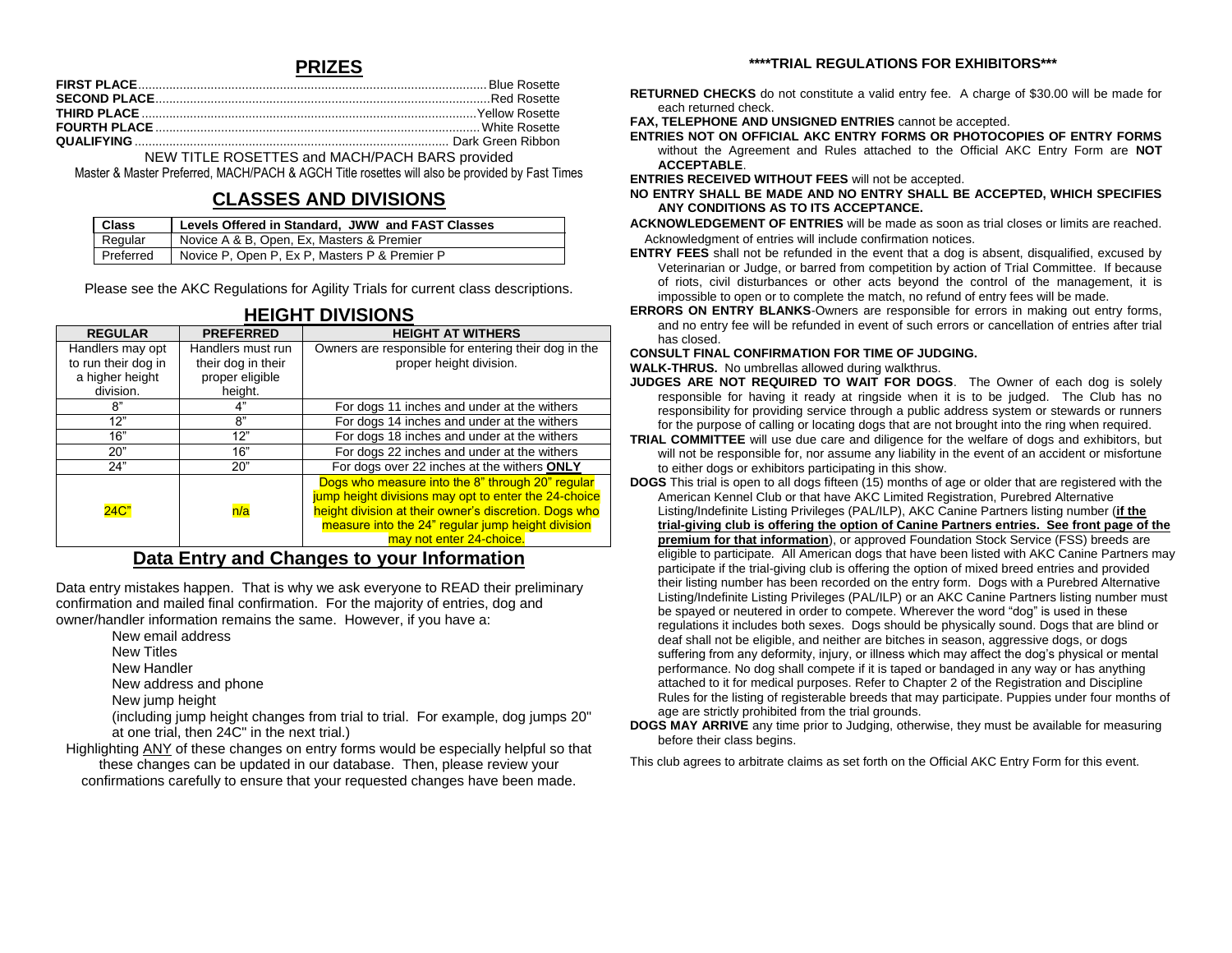### **Class Changes Effective January 1, 2020**

#### **Entering a Mixture of Regular and Preferred Classes Within the Same Trial Weekend – Multiple Jump Heights Within the Same Trial Day**

Effective January 1, 2020, exhibitors may enter a mixture of both Regular and Preferred classes on the same trial day and/or during a trial weekend. Any mixture of Regular and Preferred classes is allowed. Please note that if a dog qualifies in Regular Master Standard and Preferred Master JWW (or vice versa) on the same trial day, then NO Double Q shall be earned toward either the MACH or PACH title. The Double Q still requires that Standard Agility and Jumpers With Weaves be either both Regular OR both Preferred on the same trial day.

Additionally, within the same Regular or Preferred classes, a dog may now be entered in multiple jump heights within the same trial day. For example, the same dog may now be entered in 20-inch Master STD/JWW while also entered in 24C-inch Premier STD/JWW on the same trial day.

A separate entry form must be submitted when the same dog is being entered in a mixture of Regular and Preferred and/or different jump heights within the same trial weekend thereby clearly indicating which class(es) and/or jump heights belong together for each trial day of the weekend.

### **Entering For Exhibition Only (FEO)**

### **FEO runs WILL be allowed at these trials in Fast & T2B.**

As of January 1, 2021, For Exhibition Only (FEO) and Fix and Go On (FNG) are permanent parts of the AKC agility program. Below is the updated language.

FEO allows exhibitors to work with their dogs in a trial environment. FEO is only offered in the Time 2 Beat and FAST classes. Participation in FEO is non-qualifying.

- FEO runs are treated as trial entries. The exhibitor must enter the class(es) (T2B and/or FAST) prior to the closing date, pay class entry fee(s) and the Trial Secretary must record the entry in the Trial Catalog as part of the results for that class. FEO does not need to be noted on the entry form; the handler will declare the day of the show.
- Dogs may be entered in any jump height for FEO runs. If entered in an ineligible jump height, the team is committed to FEO for that run and must declare FEO on the start line. Day of show jump height changes are not allowed.
- Dogs may be entered in any level of FAST (Novice, Open, Excellent, Master). If the dog is not eligible for the level entered, the team is committed to FEO for that run and must declare FEO on the start line. Day of show level changes are not allowed.
- The exhibitor must declare FEO in the ring prior to leading out. FEO may be declared earlier (ex. when checking in at the gate board).
- Toys are allowed in the ring. Toys must be non-audible and may not leave the handler's hand Toys that roll freely may not be used.
- Food/treats are not allowed in the ring.
- FEO should be utilized for the benefit of the dog and not as a punitive correction. Harsh verbal and /or physical corrections shall not be tolerated. Any determination of harshness by the judge shall be immediately whistled and the handler will be dismissed from the ring.
- A judge must monitor the entire run. Judges can stop a run at any time.

### **Fix and Go On (FNG)**

FNG allows exhibitors to immediately reattempt an obstacle at any time while on course when the dog's performance of an obstacle is not to their expectation. This allows the dog to successfully complete the obstacle then finish the course or leave the ring on a positive note. Using FNG will result in a non-qualifying score. Fix and Go On is not pre-entered; rather, it occurs during the course of the run.

## Wait List for Withdrawn Entries after Closing

This trial is offering a Wait List to fill openings created by withdrawn entries after the trial's closing. A maximum number of entries will be placed on the wait list based on the entry limits as follows:

If trial is one ring/330- 350 runs, maximum will be 25 entries on the waitlist. If the trial is 2 rings/660 - 700 runs, the maximum will be 50 dogs on the waitlist.

If the trial is 3 ring/ 990-1050 runs, the maximum will be 75 runs on the waitlist.

**All entries,** including wait listed entries, must be received by the Trial Secretary prior to the trial closing date. Any entries withdrawn that are received by the Wednesday ONE WEEK BEFORE the trial weekend  $@$  8 am will be replaced by a wait listed entry if any are available. If a withdrawn entry is replaced by a waitlisted entry, a refund will be issued for the withdrawn entry **minus a \$5 processing fee**. Any waitlisted entry that does not move off the wait list into the trial by **Wednesday**  $@$  **8 am** ONE WEEK BEFORE the trial weekend will receive a refund.

## **If there is no waitlist, then there is no refund if you want to pull after the closing date.**

**If you have not heard about your Wait List status by Friday before the trial weekend, contact us ASAP.**

# **BCDC WOULD LIKE YOU TO HELP**

It takes a lot of people to run an agility trial. The club would appreciate your help in making this an efficient and successful trial. All our volunteers will receive:

For more information contact**:** 

**Friday & Sunday:** Janice Grasso email: [grassojanice@yahoo.com](mailto:grassojanice@yahoo.com) **Saturday:** Jo Lesko email: [windncr69@aol.com](mailto:windncr69@aol.com)

**This club will be using Google Docs for the worker sign up. The link will be included in your final confirmation and will be listed on the trial webpage at [www.FASTTIMESAGILITY.com](http://www.fasttimesagility.com/) after the trial** 

**has closed.**

## Please sign up to volunteer your time!

Volunteers will receive worker bucks that can be used at our vendors or applied towards entry to our future trials.

**Results are posted on the FAST TIMES website.** Emails are sent to all exhibitors at the conclusion of the trial weekend. **Be sure to pick up your yellow scoresheet if you keep a record of all of your dog's results**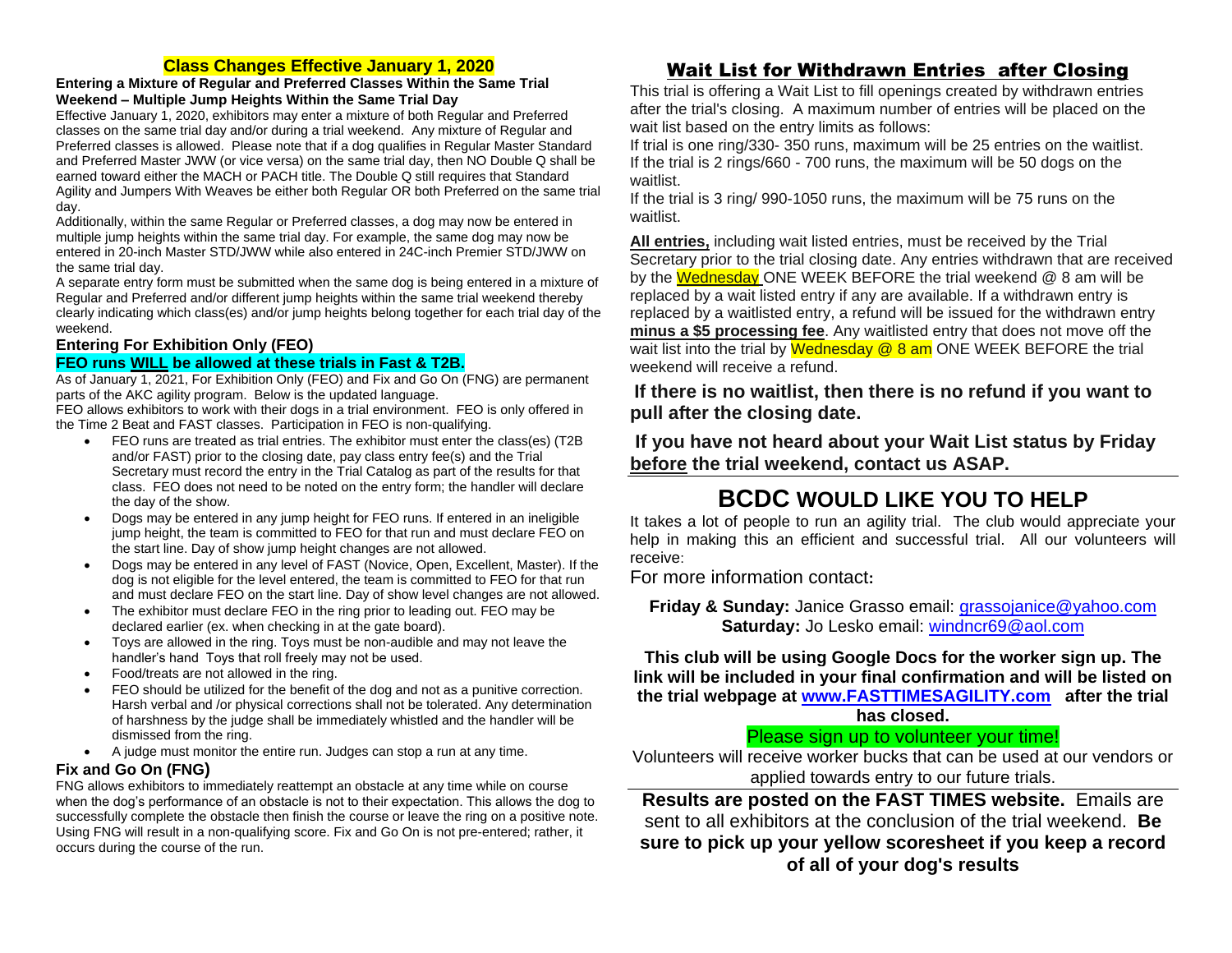## **NOTES FROM TRIAL SECRETARY**

1. Please remember to check the No Signature Required box *AND* sign that spot where you authorize them to deliver any overnight package. Our Post Office knows that we do not accept signature-required packages and they will not even attempt to deliver them. They just mark them "Refused" and return them to the sender. We never even know that you sent that package to us.

2. Remember that the Move-up Deadline for your first day of a weekend trial is ALWAYS **Monday at 6 pm prior to the trial weekend**. Please send those move-ups in right away.

3. Please review the section about Move-ups as we have added more clarification about requesting move-ups before and at the trials.

4. With all the paperwork we handle, mistakes are inevitable. We send out both Preliminary Confirmations and Final Confirmations. PLEASE read these and double check that all the information is correct. Having to change Gate boards, scribe sheets and computer records the day of the trial or the week of the trial is very difficult.

## **MOVE-UPS**

**EMAILED MOVE-UPS**: When emailing a move-up to us please give the following information:

TRIAL NAME, Owner's Name & Dog's Call Name Move-up for what days (Saturday, Sunday, etc.)

Moving from (include STD, JWW or FAST)

Moving to (include STD, JWW or FAST)

Remember that you must send a **separate email** with the trial name in the subject line for **each trial move-up or cancellation**. Each trial is a separate database.

Emails sent to us regarding move-ups, cancellations, etc will be addressed on a priority basis. All correspondence will be processed within one week of receipt; however, those emails that pertain to the current trial will be processed before emails regarding trials that are scheduled for a later date.

We *always* send a reply email to all emailed cancellation requests when they are processed. We *always* send a reply email with a revised confirmation attached to all emailed move-up requests when they are processed.

*If a response is NOT received before the above deadlines* please email it again and **also** send a backup fax request. We cannot accept move-up requests verbally. All move-up requests must be emailed, faxed, or mailed. Our Fax number and phone number are always in the premium. ISP SPAM filters can cause non-delivery of emails. Just because you sent an email to cancel or to move-up – that does not mean that we received it. If you do not get a reply - then it means we never got it.

### **The move-up deadline is 6:00 p.m. the Monday prior to the trial weekend.**

Cancellations and changes to classes, except move-ups, must be made before the **trial closing date and time (see premium for exact details)**. Please remember that Fast Times and the club are not responsible for emails that do not get delivered. We will not cancel an entry after the closing date and time or make a move-up after the move-up deadline due to non-delivery of an email *request!*

**DAY-TO-DAY MOVE-UPS** are for dogs entered at a set of back-to-back agility trials and must be submitted in writing at the trial within ½ hour after the last run of the trial day for the following day(s) and **cannot be conveyed via fax, email, or verbally to the trial secretary**. **NOVICE MOVE-UPS: Dogs or Handlers having attained ANY AKC Agility Title** (Std, JWW, **or** FAST class) **must be moved to the Nov B Classes** (Std, JWW **and** FAST classes).

PLEASE LET US KNOW AS SOON AS YOU REALIZE THAT A CHANGE IS NEEDED. Once we print all of the trial paperwork on Tuesday before the trial, it is a much bigger problem to fix. This request must be made in writing at least 30 minutes before the start of the trial. This request must state the reason and justification for the change from Novice A to Novice B. The dog can also be moved up a level (Nov to Open) at the request of the owner subject to the normal move-up criteria.

## **Simplified Jump Height Card Process**

When filling out the entry form, there is a new section at the top of the form for exhibitors to designate whether your dog has a valid jump height card or if your dog needs to be measured. Please check the appropriate box so that the Trial Secretary knows whether to include your dog on the *Dogs To Be Measured List*. It is no longer required that you submit a copy of your dog's jump height card with your entry form or show it during day of show check-in.

### **How do I know if I have a valid jump height card?**

## **If your dog is under the age of two years as of the trial's date**: One (1) temporary

measurement is required. Once measured, be sure to retain the Agility Measurement Form yellow. If your dog turns two years of age or is older as of the trial's date, your temporary measurement expires on their 2nd birthday and your dog needs to be measured.

**If your dog is the age of two years or older as of the trial's date**: A minimum of two (2) permanent measurements are required. If both permanent measurements place your dog into the same jump height class, the AKC office will issue you a permanent card. If not, then a third measurement is required to determine the dog's jump height class. Until such time that you have received all required measurements for a permanent jump height card, check the "My dog needs to be measured" box. Upon arrival at the trial, you must check to see if there is a Volunteer Measuring

Official and/or an Agility Field Rep. present to perform official measurements. If not, and you posses a yellow copy of the Agility Measurement Form from a previous measurement, then your armband may be picked up during Check-In in lieu of being measured by the judge of record. Once you have received your permanent card from the AKC office, check the "My dog has a **Permanent** Jump Height Card" box on all future entry forms.

**Exception to the 2 permanent measurement requirement:** If your dog measures over 22 inches at the withers, you have the option of selecting the "Over 22" Request Perm" box at the top left corner of the Agility Measurement Form to receive a permanent jump height card from AKC after a single measurement. If you do so, please also sign below the checkbox. By doing so, you are giving up your right to have a 2nd measurement performed on your dog in the future; however, you are not giving up your right to have the challenge measurement process performed in the future. Once you have received your permanent card from the AKC office, check the "My dog has a **Permanent** Jump Height Card" box on all future entry forms.

**What if my dog measures into a different jump height then what he is entered?**

If your dog has been measured by an AKC Field Representative or Volunteer Measuring Official (VMO) and is now eligible to jump in a lower height class, the measurement is effective immediately including any runs (regular or preferred class) which have not yet occurred on the same day that the measurement is recorded. This immediate action does not apply to measurements taken as part of completing the challenge measurement process. Dogs who measure into a higher jump height have always been required to be moved immediately.

### **May I challenge my dog's jump height card measurement?**

Yes, each dog may go through the challenge process once after the age of two (2) years, if requested by the owner. (Any dogs under the age of two (2) years are also eligible for a challenge measurement.)

### **What is the jump height card challenge process?**

The jump height card challenge process replicates the original measurement steps. A minimum of two (2) challenge measurements are required. If both challenge measurements place your dog into the same jump height class, then you will be issued a new permanent card from the AKC office. If the two challenge measurements place the dog in different jump height classes, then a third challenge measurement is required to determine the dog's jump height class. Until such time that you have received all required challenge measurements, you must continue to compete at the original jump height stated on the permanent jump height card that is in your possession.

**It is the sole responsibility of the exhibitor to have their original, official jump height card or temporary jump height form at each trial to present upon request. Additionally, if a measurement is necessary, it is the exhibitor's responsibility to have their dog measured prior to running.** *Regulations for Agility Trials, Chapter 2, Section 4.*